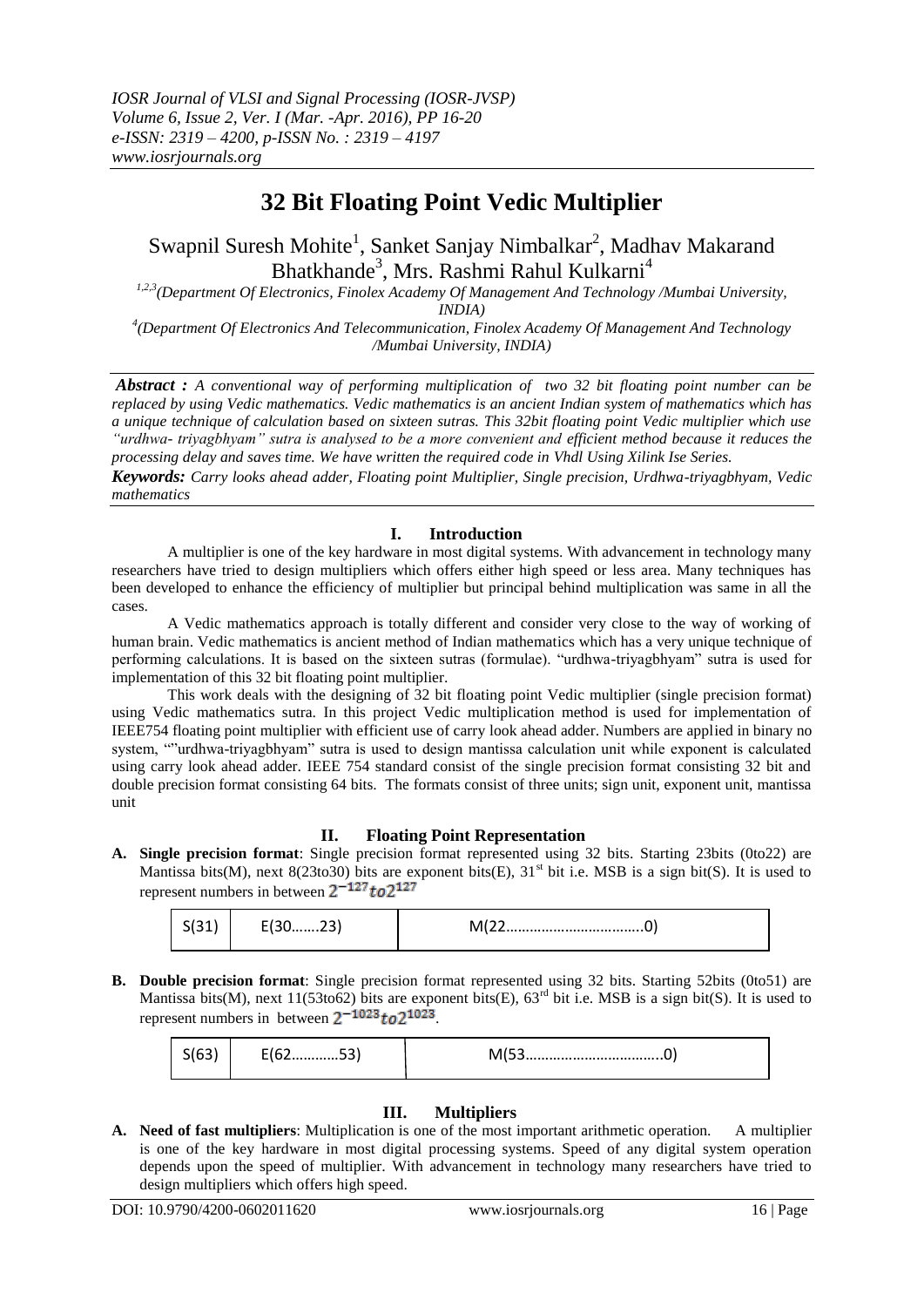## **B. Available multipliers:**

- **1. Array multiplier:** Array multiplier is well known due to it's regular structure. Multiplier circuit is based on add and shift algorithms. Each partial product is generated by the multiplication of the multiplicand with one multiplier bit. The partial product are shifted according to their bit orders and then added. The addition can be performed with normal carry propagate adder. N-1 adders are required when N is the multiplier length.
- **2. Booth multiplier:** It is powerful algorithm for signed number multiplication, which treats both positive and negative number uniformly. For the standard add-shift operation each multiplier bit generates one multiple of the multiplicand to be added to partial product. If the multiplier is very large, then a large number of multiplicands have to be added. In this case delay of multiplier is determined by the numbers of addition to be performed. If there is way to reduce number of additions the performance will get better. Booth algorithm is a method that reduce the number of multiplicands multiples uses totally different technique of multiplication. According to previous research papers Vedic multiplier is faster than other conventional multipliers.
- **C. Vedic mathematics:** Vedic mathematics is an ancient Indian technique developed by shankaracharya shri bharti Krishna tirthaji maharaj. The word Vedic is derived from Sanskrit word "Veda" which means store house of all knowledge[5]. Vedic mathematics is based on sixteen sutras (formulae), out of the sixteen sutra "urdhwa-triyagbhyam" sutra is used for multiplication.
- **D. Urdhwa-triyagbhyam sutra:** sutra "urdhwa-triyagbhyam" sutra is used for multiplication. It is a general formula of multiplication. It is applicable to all the cases of multiplication[5]. Urdhwa means vertical and triyagbhyam means crosswise. Hence it is also called as vertical and crosswise method

# **IV. Floating Point Multiplication**

**A. Floating point multiplication algorithm:** Floating point multiplication process can be divided in to four units; mantissa calculation unit, exponent calculation unit, sign calculation unit and normaliser unit [5]. Normalised floating point number have the form of  $Z = (-1^s) * 2^{(E-bias)} * (1, M)$ . To perform multiplication of two single precision floating point numbers following steps are followed:



# **B. Design of 32bit floating point Vedic multiplier:**

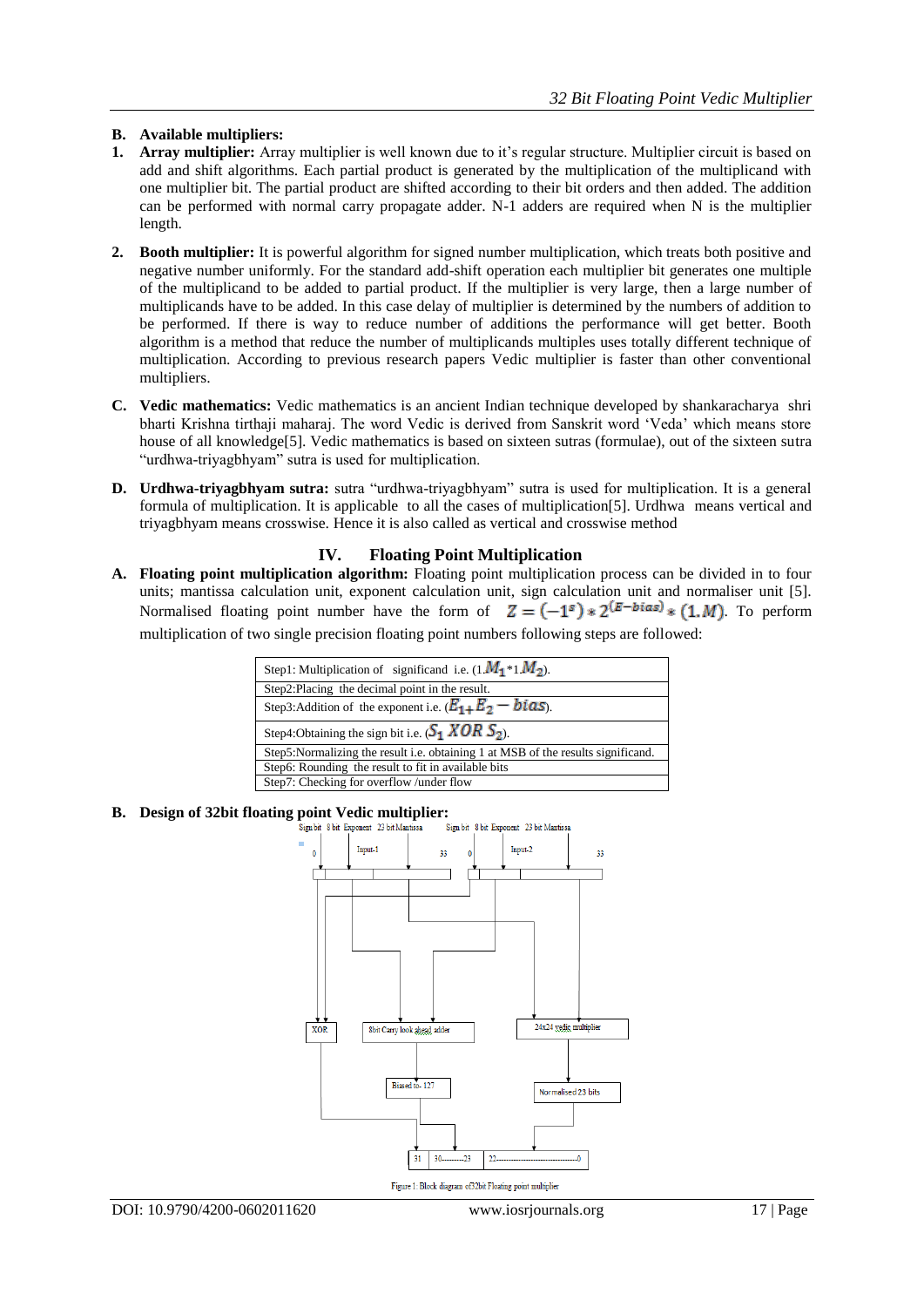- **C. Mantissa Multiplication :** Overall performance of designed multiplier depends upon the performance of mantissa multiplier unit faster the multiplication unit faster is the overall calculation. Mantissa multiplication unit is designed using Vedic multiplication technique. "Urdhwa-triyagbhyam" sutra is used for multiplication. 3by3 multiplier is used as basic multiplier. Vedic mathematics technique improves the performance of multiplier unit in terms of speed and power.
- **1. 24by24 Vedic multiplier block:** This block is designed using 12by12 Vedic multipliers, 24bit carry look ahead adder & XOR gate.



Fig.2.Block diagram of 24by24 multiplier

**2. 12by12 Vedic multiplier block:** This multiplier block is designed using 6by6 multipliers, 12bit carry look ahead adder & XOR gate.



Figure2.Block diagram of 12 by12 multiplier

**3. 6by6 Vedic multiplier block:** This multiplier block is designed using 3by3 multipliers, 3bit carry look ahead adder & XOR gate.

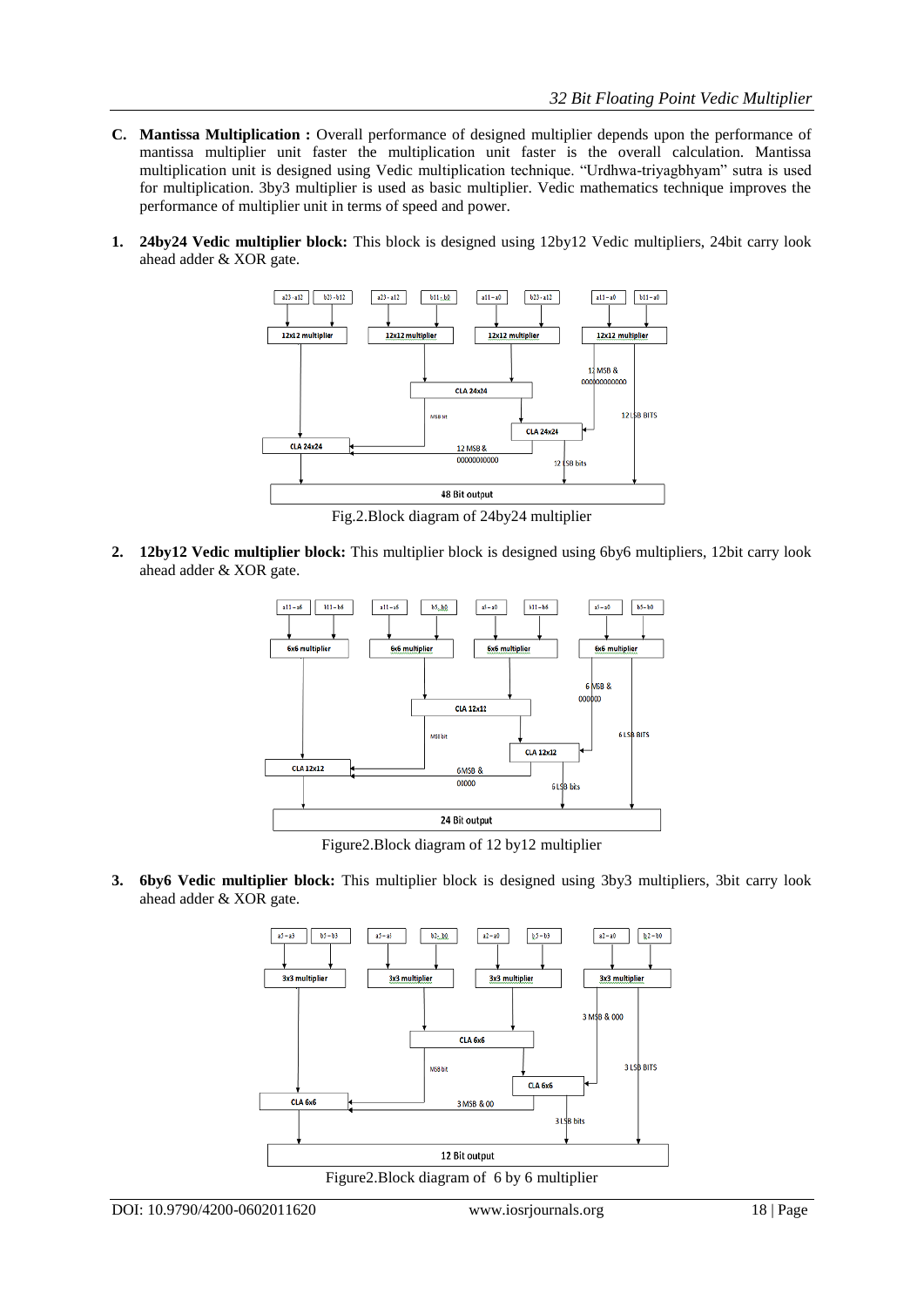- **D. Exponent Calculation:** 8 bit carry look ahead adder is used for adding two 8 bit exponent. Exponent is represented in biased form manually. Output of adder is biased to-127 to generate exponent of output floating point number.
- 1. **Carry look ahead adder:** A carry look adder is used in digital logic. it reduces time required for determining the carry and hence improves speed . it doesn't wait for generation of carry. It is faster than ripple carry adder.
- **E. Generation of sign bit:** Sign bit of both the input numbers are XORed using XOR gate to generate sign bit of output. "1"repersent negative sign while "0"represent positive sign.

**V. Result**

| Table1: Performance analysis |           |                        |          |  |  |  |  |
|------------------------------|-----------|------------------------|----------|--|--|--|--|
| Algorithm                    | Booth[2]  | Vedic multiplier using | Proposed |  |  |  |  |
|                              |           | Ripple Carry Adder[2]  | System   |  |  |  |  |
| Device                       | VirtexE   | VirtexE                | VirtexE  |  |  |  |  |
| Critical path delay          | 121.737nS | 94.770nS               | 71.293nS |  |  |  |  |
| No .of 4 input LUTs          | 1912      | 2015                   | 1580     |  |  |  |  |
| Number of slices             | 1062      | 1162                   | 911      |  |  |  |  |
| No. of bonded IOBs           | 101       | 100                    | 96       |  |  |  |  |

The waveform shown below can be obtained by giving input to the simulator. Inputs are given in single precision format

- 1)  $A=80.5 = 1.0100001x2^{6}$ 
	- A= 0 10000101 01000010000000000000000
- 2)  $B = 18.25 = 1.001001x2^{4}$

B= 0 10000011 00100100000000000000000

#### AxB= 1469.125= 1.0110111101001x2^10 AxB= 0 10001001 10110111101001000000000



## **VI. Conclusion**

This paper presents designing of 32bit floating point vedic multiplier. This particular multiplier is faster than the conventional multipliers. The codes required for designing are coded using VHDL XILINX series. This multiplier performs multiplication operation using urdhwa-triyagbhyam sutra which increases speed of this multiplier.

The purposed multiplier circuit takes 71.239nS to perform multiplication of two 32 bit floating point binary numbers which is significantly less than Booth multiplier. Proposed design is faster than previously designed vedic multipliers using ripple carry adder.

## **References**

#### **Journal Papers:**

[1]. Mr.S.S.Mohansundaram,A.Nirmalkumar,T.Arul Prakash "design of floating point multiplier using vedic mathematics" International journal of innovative science, engineering and technology, Vol 2 issue 1,January 2015